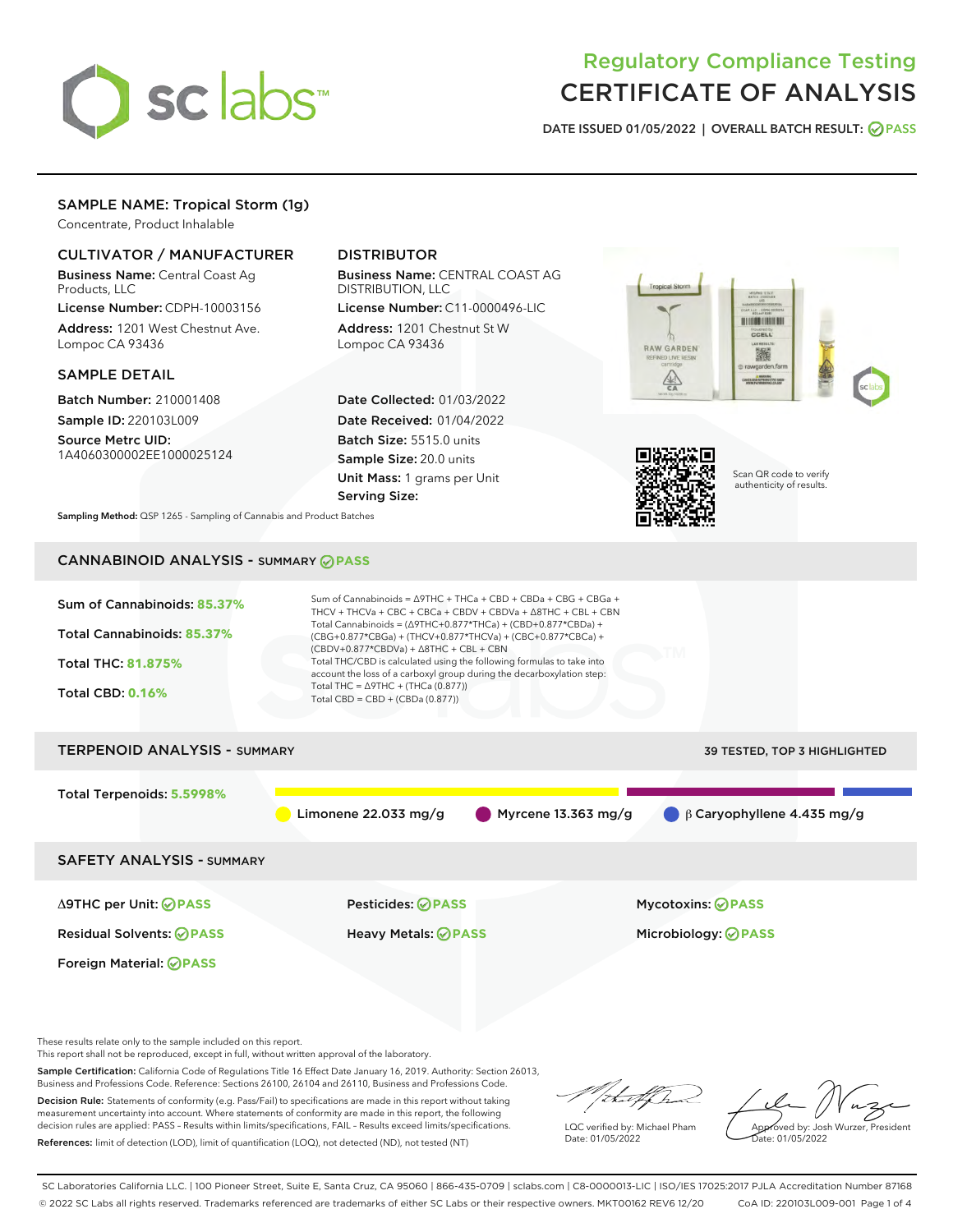



TROPICAL STORM (1G) | DATE ISSUED 01/05/2022 | OVERALL BATCH RESULT: **○** PASS

### CANNABINOID TEST RESULTS - 01/04/2022 2 PASS

Tested by high-performance liquid chromatography with diode-array detection (HPLC-DAD). **Method:** QSP 1157 - Analysis of Cannabinoids by HPLC-DAD

#### TOTAL CANNABINOIDS: **85.37%**

Total Cannabinoids (Total THC) + (Total CBD) + (Total CBG) + (Total THCV) + (Total CBC) + (Total CBDV) + ∆8THC + CBL + CBN

TOTAL THC: **81.875%** Total THC (∆9THC+0.877\*THCa)

TOTAL CBD: **0.16%**

Total CBD (CBD+0.877\*CBDa)

TOTAL CBG: 2.369% Total CBG (CBG+0.877\*CBGa)

TOTAL THCV: 0.77% Total THCV (THCV+0.877\*THCVa)

TOTAL CBC: ND Total CBC (CBC+0.877\*CBCa)

TOTAL CBDV: ND Total CBDV (CBDV+0.877\*CBDVa)

| <b>COMPOUND</b>            | LOD/LOQ<br>(mg/g) | <b>MEASUREMENT</b><br><b>UNCERTAINTY</b><br>(mg/g) | <b>RESULT</b><br>(mg/g) | <b>RESULT</b><br>(%) |
|----------------------------|-------------------|----------------------------------------------------|-------------------------|----------------------|
| <b>A9THC</b>               | 0.06 / 0.26       | ±28.165                                            | 818.75                  | 81.875               |
| <b>CBG</b>                 | 0.06/0.19         | ±0.933                                             | 23.69                   | 2.369                |
| <b>THCV</b>                | 0.1 / 0.2         | ±0.38                                              | 7.7                     | 0.77                 |
| <b>CBN</b>                 | 0.1/0.3           | ±0.13                                              | 2.0                     | 0.20                 |
| <b>CBD</b>                 | 0.07/0.29         | ±0.074                                             | 1.60                    | 0.160                |
| $\triangle$ 8THC           | 0.1 / 0.4         | N/A                                                | <b>ND</b>               | <b>ND</b>            |
| <b>THCa</b>                | 0.05/0.14         | N/A                                                | <b>ND</b>               | <b>ND</b>            |
| <b>THCVa</b>               | 0.07/0.20         | N/A                                                | <b>ND</b>               | <b>ND</b>            |
| <b>CBDa</b>                | 0.02/0.19         | N/A                                                | <b>ND</b>               | <b>ND</b>            |
| <b>CBDV</b>                | 0.04/0.15         | N/A                                                | <b>ND</b>               | <b>ND</b>            |
| <b>CBDVa</b>               | 0.03/0.53         | N/A                                                | <b>ND</b>               | <b>ND</b>            |
| <b>CBGa</b>                | 0.1/0.2           | N/A                                                | <b>ND</b>               | <b>ND</b>            |
| <b>CBL</b>                 | 0.06 / 0.24       | N/A                                                | <b>ND</b>               | <b>ND</b>            |
| <b>CBC</b>                 | 0.2 / 0.5         | N/A                                                | <b>ND</b>               | <b>ND</b>            |
| <b>CBCa</b>                | 0.07/0.28         | N/A                                                | <b>ND</b>               | <b>ND</b>            |
| <b>SUM OF CANNABINOIDS</b> |                   |                                                    | 853.7 mg/g              | 85.37%               |

#### **UNIT MASS: 1 grams per Unit**

| ∆9THC per Unit                         | 1120 per-package limit | 818.75 mg/unit  | <b>PASS</b> |
|----------------------------------------|------------------------|-----------------|-------------|
| <b>Total THC per Unit</b>              |                        | 818.75 mg/unit  |             |
| <b>CBD per Unit</b>                    |                        | $1.60$ mg/unit  |             |
| <b>Total CBD per Unit</b>              |                        | $1.60$ mg/unit  |             |
| <b>Sum of Cannabinoids</b><br>per Unit |                        | 853.7 mg/unit   |             |
| <b>Total Cannabinoids</b><br>per Unit  |                        | $853.7$ mg/unit |             |

| <b>COMPOUND</b>         | LOD/LOQ<br>(mg/g) | <b>MEASUREMENT</b><br><b>UNCERTAINTY</b><br>(mg/g) | <b>RESULT</b><br>(mg/g)                         | <b>RESULT</b><br>$(\%)$ |
|-------------------------|-------------------|----------------------------------------------------|-------------------------------------------------|-------------------------|
| Limonene                | 0.005 / 0.016     | ±0.3151                                            | 22.033                                          | 2.2033                  |
| <b>Myrcene</b>          | 0.008 / 0.025     | ±0.1724                                            | 13.363                                          | 1.3363                  |
| $\beta$ Caryophyllene   | 0.004 / 0.012     | ±0.1579                                            | 4.435                                           | 0.4435                  |
| Ocimene                 | 0.011 / 0.038     | ±0.1127                                            | 3.511                                           | 0.3511                  |
| $\beta$ Pinene          | 0.004 / 0.014     | ±0.0382                                            | 3.322                                           | 0.3322                  |
| $\alpha$ Pinene         | 0.005 / 0.017     | ±0.0218                                            | 2.537                                           | 0.2537                  |
| Linalool                | 0.009 / 0.032     | ±0.0664                                            | 1.748                                           | 0.1748                  |
| Terpinolene             | 0.008 / 0.026     | ±0.0270                                            | 1.315                                           | 0.1315                  |
| $\alpha$ Humulene       | 0.009/0.029       | ±0.0311                                            | 0.970                                           | 0.0970                  |
| Fenchol                 | 0.010 / 0.034     | ±0.0339                                            | 0.877                                           | 0.0877                  |
| <b>Terpineol</b>        | 0.016 / 0.055     | ±0.0309                                            | 0.504                                           | 0.0504                  |
| Camphene                | 0.005 / 0.015     | ±0.0054                                            | 0.466                                           | 0.0466                  |
| trans-ß-Farnesene       | 0.008 / 0.025     | ±0.0102                                            | 0.288                                           | 0.0288                  |
| <b>Borneol</b>          | 0.005 / 0.016     | ±0.0058                                            | 0.139                                           | 0.0139                  |
| Fenchone                | 0.009 / 0.028     | ±0.0039                                            | 0.133                                           | 0.0133                  |
| $\alpha$ Bisabolol      | 0.008 / 0.026     | ±0.0041                                            | 0.076                                           | 0.0076                  |
| $\gamma$ Terpinene      | 0.006 / 0.018     | ±0.0010                                            | 0.055                                           | 0.0055                  |
| Guaiol                  | 0.009 / 0.030     | ±0.0024                                            | 0.051                                           | 0.0051                  |
| $\alpha$ Phellandrene   | 0.006 / 0.020     | ±0.0007                                            | 0.050                                           | 0.0050                  |
| $\alpha$ Terpinene      | 0.005 / 0.017     | ±0.0007                                            | 0.048                                           | 0.0048                  |
| Nerolidol               | 0.009 / 0.028     | ±0.0023                                            | 0.036                                           | 0.0036                  |
| 3 Carene                | 0.005 / 0.018     | ±0.0004                                            | 0.030                                           | 0.0030                  |
| Citronellol             | 0.003 / 0.010     | ±0.0005                                            | 0.011                                           | 0.0011                  |
| p-Cymene                | 0.005 / 0.016     | N/A                                                | <loq< th=""><th><loq< th=""></loq<></th></loq<> | <loq< th=""></loq<>     |
| Sabinene Hydrate        | 0.006 / 0.022     | N/A                                                | <loq< th=""><th><loq< th=""></loq<></th></loq<> | <loq< th=""></loq<>     |
| Nerol                   | 0.003 / 0.011     | N/A                                                | <loq< th=""><th><loq< th=""></loq<></th></loq<> | <loq< th=""></loq<>     |
| Caryophyllene<br>Oxide  | 0.010 / 0.033     | N/A                                                | <loq< th=""><th><loq< th=""></loq<></th></loq<> | <loq< th=""></loq<>     |
| Sabinene                | 0.004 / 0.014     | N/A                                                | <b>ND</b>                                       | <b>ND</b>               |
| Eucalyptol              | 0.006 / 0.018     | N/A                                                | <b>ND</b>                                       | <b>ND</b>               |
| (-)-Isopulegol          | 0.005 / 0.016     | N/A                                                | <b>ND</b>                                       | <b>ND</b>               |
| Camphor                 | 0.006 / 0.019     | N/A                                                | ND                                              | ND                      |
| Isoborneol              | 0.004 / 0.012     | N/A                                                | <b>ND</b>                                       | <b>ND</b>               |
| Menthol                 | 0.008 / 0.025     | N/A                                                | ND                                              | ND                      |
| R-(+)-Pulegone          | 0.003 / 0.011     | N/A                                                | ND                                              | <b>ND</b>               |
| Geraniol                | 0.002 / 0.007     | N/A                                                | ND                                              | ND                      |
| <b>Geranyl Acetate</b>  | 0.004 / 0.014     | N/A                                                | ND                                              | ND                      |
| $\alpha$ Cedrene        | 0.005 / 0.016     | N/A                                                | ND                                              | ND                      |
| Valencene               | 0.009 / 0.030     | N/A                                                | ND                                              | ND                      |
| Cedrol                  | 0.008 / 0.027     | N/A                                                | ND                                              | ND                      |
| <b>TOTAL TERPENOIDS</b> |                   |                                                    | 55.998 mg/g                                     | 5.5998%                 |

SC Laboratories California LLC. | 100 Pioneer Street, Suite E, Santa Cruz, CA 95060 | 866-435-0709 | sclabs.com | C8-0000013-LIC | ISO/IES 17025:2017 PJLA Accreditation Number 87168 © 2022 SC Labs all rights reserved. Trademarks referenced are trademarks of either SC Labs or their respective owners. MKT00162 REV6 12/20 CoA ID: 220103L009-001 Page 2 of 4

## TERPENOID TEST RESULTS - 01/05/2022

Terpene analysis utilizing gas chromatography-flame ionization detection (GC-FID). **Method:** QSP 1192 - Analysis of Terpenoids by GC-FID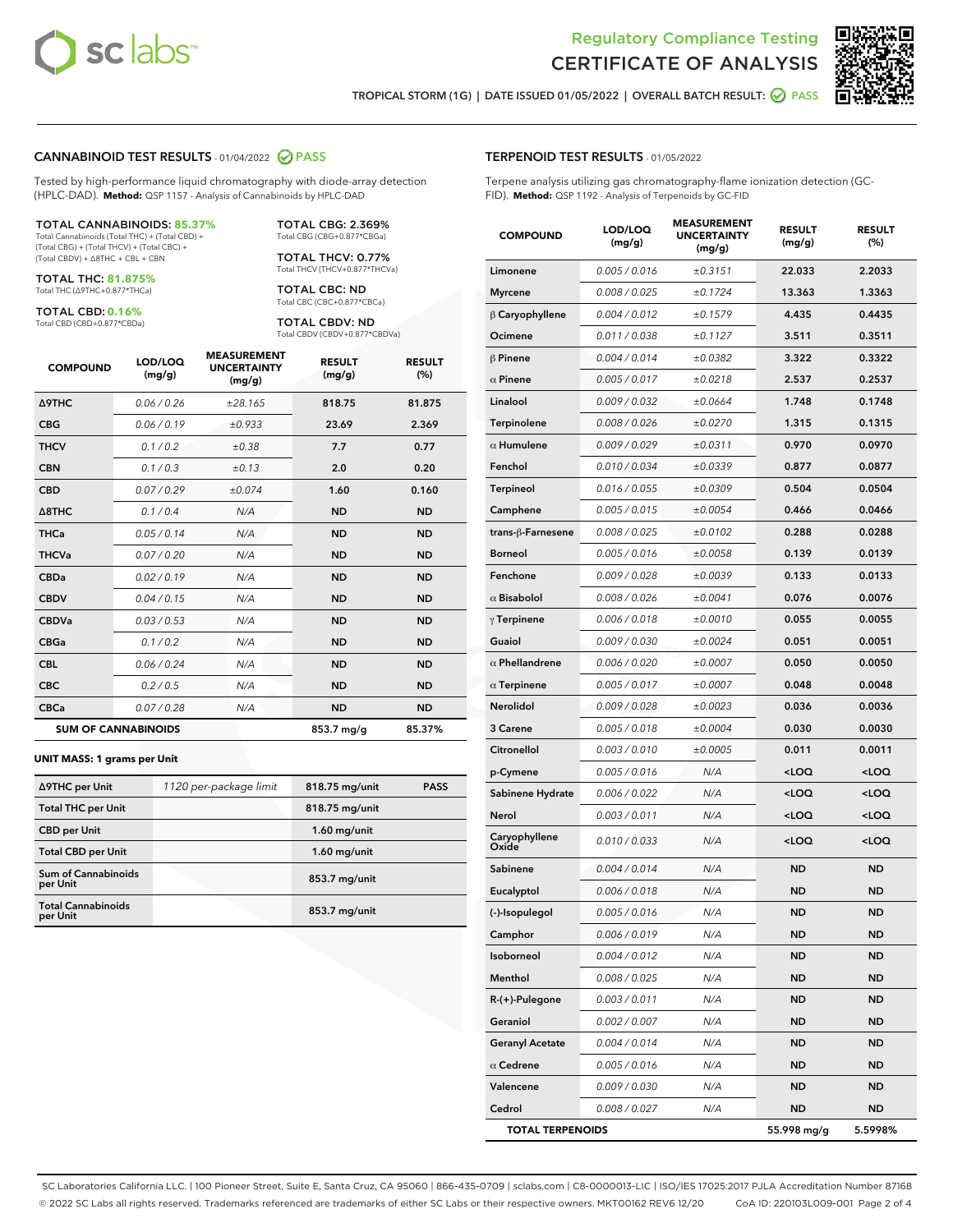



TROPICAL STORM (1G) | DATE ISSUED 01/05/2022 | OVERALL BATCH RESULT:  $\bigcirc$  PASS

## CATEGORY 1 PESTICIDE TEST RESULTS - 01/05/2022 2 PASS

Pesticide and plant growth regulator analysis utilizing high-performance liquid chromatography-mass spectrometry (HPLC-MS) or gas chromatography-mass spectrometry (GC-MS). \*GC-MS utilized where indicated. **Method:** QSP 1212 - Analysis of Pesticides and Mycotoxins by LC-MS or QSP 1213 - Analysis of Pesticides by GC-MS

| <b>COMPOUND</b>             | LOD/LOQ<br>$(\mu g/g)$ | <b>ACTION</b><br><b>LIMIT</b><br>$(\mu g/g)$ | <b>MEASUREMENT</b><br><b>UNCERTAINTY</b><br>$(\mu g/g)$ | <b>RESULT</b><br>$(\mu g/g)$ | <b>RESULT</b> |
|-----------------------------|------------------------|----------------------------------------------|---------------------------------------------------------|------------------------------|---------------|
| Aldicarb                    | 0.03/0.08              | $>$ LOD                                      | N/A                                                     | <b>ND</b>                    | <b>PASS</b>   |
| Carbofuran                  | 0.02 / 0.05            | $\ge$ LOD                                    | N/A                                                     | <b>ND</b>                    | <b>PASS</b>   |
| Chlordane*                  | 0.03 / 0.08            | $\ge$ LOD                                    | N/A                                                     | <b>ND</b>                    | <b>PASS</b>   |
| Chlorfenapyr*               | 0.03/0.10              | $\ge$ LOD                                    | N/A                                                     | <b>ND</b>                    | <b>PASS</b>   |
| Chlorpyrifos                | 0.02 / 0.06            | $\ge$ LOD                                    | N/A                                                     | <b>ND</b>                    | <b>PASS</b>   |
| Coumaphos                   | 0.02 / 0.07            | $\ge$ LOD                                    | N/A                                                     | <b>ND</b>                    | <b>PASS</b>   |
| Daminozide                  | 0.02/0.07              | $>$ LOD                                      | N/A                                                     | <b>ND</b>                    | <b>PASS</b>   |
| <b>DDVP</b><br>(Dichlorvos) | 0.03/0.09              | $\ge$ LOD                                    | N/A                                                     | <b>ND</b>                    | <b>PASS</b>   |
| <b>Dimethoate</b>           | 0.03/0.08              | $\ge$ LOD                                    | N/A                                                     | <b>ND</b>                    | <b>PASS</b>   |
| Ethoprop(hos)               | 0.03/0.10              | $\ge$ LOD                                    | N/A                                                     | <b>ND</b>                    | <b>PASS</b>   |
| Etofenprox                  | 0.02 / 0.06            | $\ge$ LOD                                    | N/A                                                     | <b>ND</b>                    | <b>PASS</b>   |
| Fenoxycarb                  | 0.03/0.08              | $\ge$ LOD                                    | N/A                                                     | <b>ND</b>                    | <b>PASS</b>   |
| Fipronil                    | 0.03/0.08              | $\ge$ LOD                                    | N/A                                                     | <b>ND</b>                    | <b>PASS</b>   |
| Imazalil                    | 0.02 / 0.06            | $>$ LOD                                      | N/A                                                     | <b>ND</b>                    | <b>PASS</b>   |
| Methiocarb                  | 0.02 / 0.07            | $>$ LOD                                      | N/A                                                     | <b>ND</b>                    | <b>PASS</b>   |
| Methyl<br>parathion         | 0.03/0.10              | $>$ LOD                                      | N/A                                                     | <b>ND</b>                    | <b>PASS</b>   |
| <b>Mevinphos</b>            | 0.03/0.09              | $\ge$ LOD                                    | N/A                                                     | <b>ND</b>                    | <b>PASS</b>   |
| Paclobutrazol               | 0.02 / 0.05            | $>$ LOD                                      | N/A                                                     | <b>ND</b>                    | <b>PASS</b>   |
| Propoxur                    | 0.03/0.09              | $\ge$ LOD                                    | N/A                                                     | <b>ND</b>                    | <b>PASS</b>   |
| Spiroxamine                 | 0.03 / 0.08            | $\ge$ LOD                                    | N/A                                                     | <b>ND</b>                    | <b>PASS</b>   |
| Thiacloprid                 | 0.03/0.10              | $\ge$ LOD                                    | N/A                                                     | <b>ND</b>                    | <b>PASS</b>   |

#### CATEGORY 2 PESTICIDE TEST RESULTS - 01/05/2022 2 PASS

| <b>COMPOUND</b>          | LOD/LOO<br>$(\mu g/g)$ | <b>ACTION</b><br>LIMIT<br>$(\mu g/g)$ | <b>MEASUREMENT</b><br><b>UNCERTAINTY</b><br>$(\mu g/g)$ | <b>RESULT</b><br>$(\mu g/g)$ | <b>RESULT</b> |  |
|--------------------------|------------------------|---------------------------------------|---------------------------------------------------------|------------------------------|---------------|--|
| Abamectin                | 0.03/0.10              | 0.1                                   | N/A                                                     | <b>ND</b>                    | <b>PASS</b>   |  |
| Acephate                 | 0.02/0.07              | 0.1                                   | N/A                                                     | <b>ND</b>                    | <b>PASS</b>   |  |
| Acequinocyl              | 0.02/0.07              | 0.1                                   | N/A                                                     | <b>ND</b>                    | <b>PASS</b>   |  |
| Acetamiprid              | 0.02 / 0.05            | 0.1                                   | N/A                                                     | <b>ND</b>                    | <b>PASS</b>   |  |
| Azoxystrobin             | 0.02/0.07              | 0.1                                   | N/A                                                     | <b>ND</b>                    | <b>PASS</b>   |  |
| <b>Bifenazate</b>        | 0.01 / 0.04            | 0.1                                   | N/A                                                     | <b>ND</b>                    | <b>PASS</b>   |  |
| <b>Bifenthrin</b>        | 0.02 / 0.05            | 3                                     | N/A                                                     | <b>ND</b>                    | <b>PASS</b>   |  |
| <b>Boscalid</b>          | 0.03/0.09              | 0.1                                   | N/A                                                     | <b>ND</b>                    | <b>PASS</b>   |  |
| Captan                   | 0.19/0.57              | 0.7                                   | N/A                                                     | <b>ND</b>                    | <b>PASS</b>   |  |
| Carbaryl                 | 0.02/0.06              | 0.5                                   | N/A                                                     | <b>ND</b>                    | <b>PASS</b>   |  |
| Chlorantranilip-<br>role | 0.04/0.12              | 10                                    | N/A                                                     | <b>ND</b>                    | <b>PASS</b>   |  |
| Clofentezine             | 0.03/0.09              | 0.1                                   | N/A                                                     | <b>ND</b>                    | <b>PASS</b>   |  |

| <b>COMPOUND</b>               | LOD/LOQ<br>(µg/g) | <b>ACTION</b><br>LIMIT<br>$(\mu g/g)$ | <b>MEASUREMENT</b><br><b>UNCERTAINTY</b><br>$(\mu g/g)$ | <b>RESULT</b><br>(µg/g) | <b>RESULT</b> |
|-------------------------------|-------------------|---------------------------------------|---------------------------------------------------------|-------------------------|---------------|
| Cyfluthrin                    | 0.12 / 0.38       | 2                                     | N/A                                                     | <b>ND</b>               | <b>PASS</b>   |
| Cypermethrin                  | 0.11 / 0.32       | 1                                     | N/A                                                     | <b>ND</b>               | <b>PASS</b>   |
| Diazinon                      | 0.02 / 0.05       | 0.1                                   | N/A                                                     | ND                      | PASS          |
| Dimethomorph                  | 0.03 / 0.09       | $\overline{c}$                        | N/A                                                     | <b>ND</b>               | <b>PASS</b>   |
| Etoxazole                     | 0.02 / 0.06       | 0.1                                   | N/A                                                     | ND                      | <b>PASS</b>   |
| Fenhexamid                    | 0.03 / 0.09       | 0.1                                   | N/A                                                     | ND                      | <b>PASS</b>   |
| Fenpyroximate                 | 0.02 / 0.06       | 0.1                                   | N/A                                                     | <b>ND</b>               | <b>PASS</b>   |
| Flonicamid                    | 0.03 / 0.10       | 0.1                                   | N/A                                                     | <b>ND</b>               | <b>PASS</b>   |
| Fludioxonil                   | 0.03 / 0.10       | 0.1                                   | N/A                                                     | <b>ND</b>               | <b>PASS</b>   |
| Hexythiazox                   | 0.02 / 0.07       | 0.1                                   | N/A                                                     | ND                      | <b>PASS</b>   |
| Imidacloprid                  | 0.04 / 0.11       | 5                                     | N/A                                                     | <b>ND</b>               | <b>PASS</b>   |
| Kresoxim-methyl               | 0.02 / 0.07       | 0.1                                   | N/A                                                     | ND                      | <b>PASS</b>   |
| Malathion                     | 0.03 / 0.09       | 0.5                                   | N/A                                                     | ND                      | <b>PASS</b>   |
| Metalaxyl                     | 0.02 / 0.07       | $\overline{2}$                        | N/A                                                     | <b>ND</b>               | <b>PASS</b>   |
| Methomyl                      | 0.03 / 0.10       | 1                                     | N/A                                                     | <b>ND</b>               | <b>PASS</b>   |
| Myclobutanil                  | 0.03 / 0.09       | 0.1                                   | N/A                                                     | ND                      | <b>PASS</b>   |
| <b>Naled</b>                  | 0.02 / 0.07       | 0.1                                   | N/A                                                     | ND                      | <b>PASS</b>   |
| Oxamyl                        | 0.04 / 0.11       | 0.5                                   | N/A                                                     | ND                      | <b>PASS</b>   |
| Pentachloronitro-<br>benzene* | 0.03/0.09         | 0.1                                   | N/A                                                     | ND                      | <b>PASS</b>   |
| Permethrin                    | 0.04 / 0.12       | 0.5                                   | N/A                                                     | ND                      | <b>PASS</b>   |
| Phosmet                       | 0.03 / 0.10       | 0.1                                   | N/A                                                     | <b>ND</b>               | <b>PASS</b>   |
| Piperonylbu-<br>toxide        | 0.02 / 0.07       | 3                                     | N/A                                                     | ND                      | <b>PASS</b>   |
| Prallethrin                   | 0.03 / 0.08       | 0.1                                   | N/A                                                     | <b>ND</b>               | <b>PASS</b>   |
| Propiconazole                 | 0.02 / 0.07       | 0.1                                   | N/A                                                     | ND                      | <b>PASS</b>   |
| Pyrethrins                    | 0.04 / 0.12       | 0.5                                   | N/A                                                     | ND                      | <b>PASS</b>   |
| Pyridaben                     | 0.02 / 0.07       | 0.1                                   | N/A                                                     | ND                      | <b>PASS</b>   |
| Spinetoram                    | 0.02 / 0.07       | 0.1                                   | N/A                                                     | ND                      | <b>PASS</b>   |
| Spinosad                      | 0.02 / 0.07       | 0.1                                   | N/A                                                     | ND                      | <b>PASS</b>   |
| Spiromesifen                  | 0.02 / 0.05       | 0.1                                   | N/A                                                     | ND                      | <b>PASS</b>   |
| Spirotetramat                 | 0.02 / 0.06       | 0.1                                   | N/A                                                     | ND                      | <b>PASS</b>   |
| Tebuconazole                  | 0.02 / 0.07       | 0.1                                   | N/A                                                     | ND                      | <b>PASS</b>   |
| Thiamethoxam                  | 0.03 / 0.10       | 5                                     | N/A                                                     | ND                      | <b>PASS</b>   |
| Trifloxystrobin               | 0.03 / 0.08       | 0.1                                   | N/A                                                     | ND                      | <b>PASS</b>   |

SC Laboratories California LLC. | 100 Pioneer Street, Suite E, Santa Cruz, CA 95060 | 866-435-0709 | sclabs.com | C8-0000013-LIC | ISO/IES 17025:2017 PJLA Accreditation Number 87168 © 2022 SC Labs all rights reserved. Trademarks referenced are trademarks of either SC Labs or their respective owners. MKT00162 REV6 12/20 CoA ID: 220103L009-001 Page 3 of 4